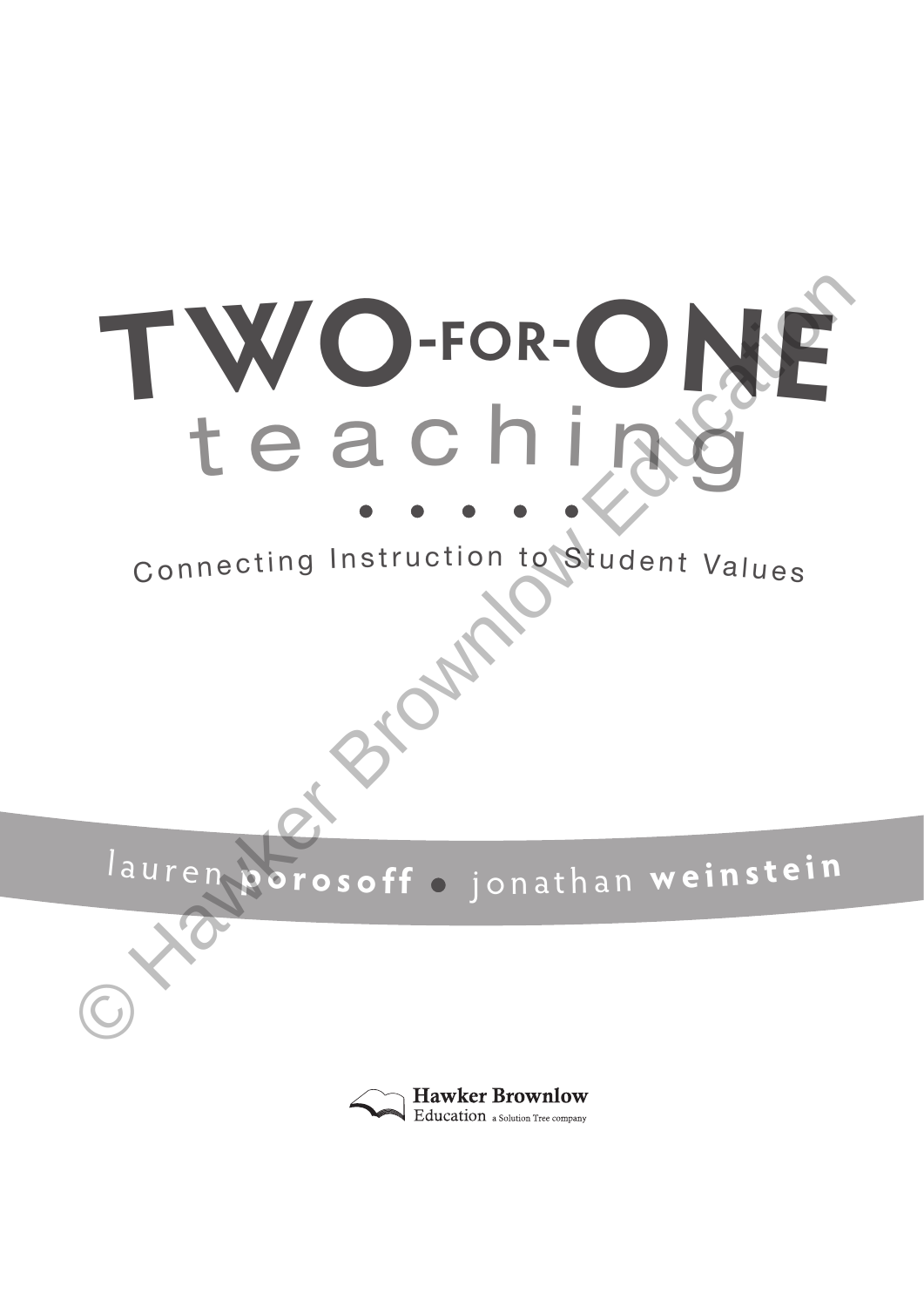## Tabl<sup>e</sup> <sup>o</sup>f Content<sup>s</sup>

| Reproducible pages are in italics.                                                                             |
|----------------------------------------------------------------------------------------------------------------|
| xiii                                                                                                           |
| <b>INTRODUCTION</b><br>. 1                                                                                     |
|                                                                                                                |
|                                                                                                                |
| Connecting Schoolwork to Values Makes the Work More Intrinsically Satisfying. 7                                |
| Honoring Students' Values Can Help Create a More Inclusive Community 7                                         |
| Focusing on Values as Qualities of Action Creates Opportunities for Connection 8                               |
|                                                                                                                |
|                                                                                                                |
| Academic Tasks as Contexts for Values Work (Although Martin Martin Martin Martin Martin Martin Martin Martin M |
|                                                                                                                |
|                                                                                                                |
| 13                                                                                                             |
|                                                                                                                |
| <b>CHAPTER 1</b>                                                                                               |
|                                                                                                                |
|                                                                                                                |
|                                                                                                                |
|                                                                                                                |
|                                                                                                                |
|                                                                                                                |
|                                                                                                                |
|                                                                                                                |
|                                                                                                                |
|                                                                                                                |
|                                                                                                                |

## **Part I: Foundations. . . . . . . . . . . . . . . . . . . . . . . . . . . . . . . . . . . . . . . . . . . . . . . . . . 13**

#### **CHAPTER 1**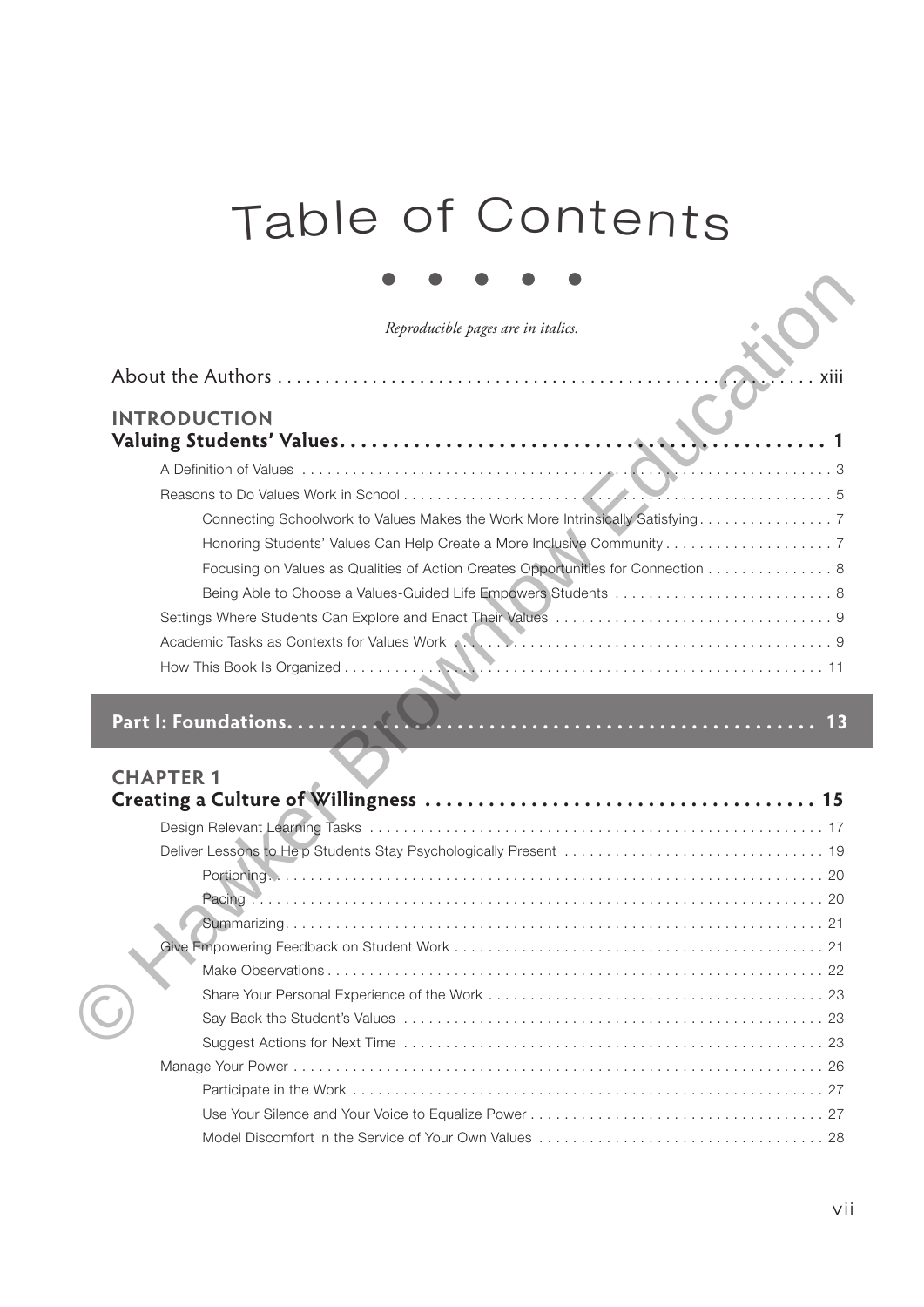#### viii | TWO-FOR-ONE TEACHING

| <b>CHAPTER 2</b> |  |
|------------------|--|
|                  |  |
|                  |  |
|                  |  |
|                  |  |
|                  |  |
|                  |  |

| Using the Science of Empowerment $\,\ldots\ldots\ldots\ldots\ldots\ldots\ldots\ldots\ldots\ldots\ldots\ldots\ldots\,35$ |
|-------------------------------------------------------------------------------------------------------------------------|
|                                                                                                                         |
|                                                                                                                         |
|                                                                                                                         |
|                                                                                                                         |
| Hierarchical Framing: Seeing an Action as Part of a Meaningful Life  41                                                 |
| Taking Advantage of Patterns of Activity to Help Students Establish Their Values. Neverthermanned 45                    |
|                                                                                                                         |
|                                                                                                                         |
|                                                                                                                         |

## **CHAPTER 3**

| 34                                                                                   |
|--------------------------------------------------------------------------------------|
| <b>CHAPTER 2</b>                                                                     |
|                                                                                      |
|                                                                                      |
|                                                                                      |
|                                                                                      |
| Hierarchical Framing: Seeing an Action as Part of a Meaningful Life  41              |
| Taking Advantage of Patterns of Activity to Help Students Establish Their Values. 45 |
|                                                                                      |
|                                                                                      |
|                                                                                      |
|                                                                                      |
|                                                                                      |
|                                                                                      |
| <b>CHAPTER 3</b>                                                                     |
|                                                                                      |
|                                                                                      |
|                                                                                      |
|                                                                                      |
|                                                                                      |
|                                                                                      |
| Unit Partner Meet                                                                    |
|                                                                                      |
|                                                                                      |
|                                                                                      |
|                                                                                      |
|                                                                                      |
|                                                                                      |
|                                                                                      |
|                                                                                      |
|                                                                                      |
|                                                                                      |
|                                                                                      |
|                                                                                      |
|                                                                                      |
|                                                                                      |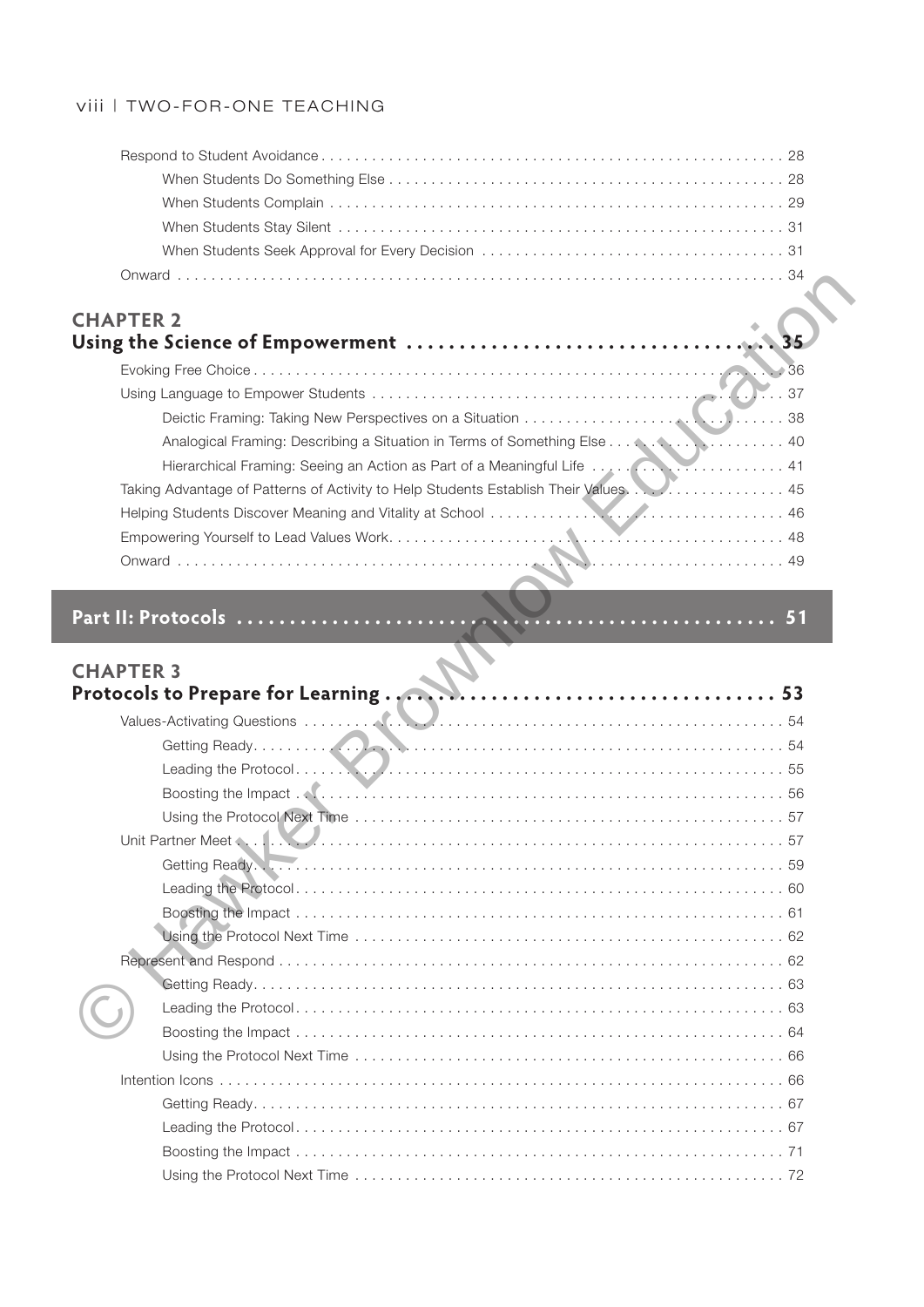#### Table of Contents | ix

| <b>CHAPTER 5</b>             |     |
|------------------------------|-----|
|                              |     |
|                              |     |
|                              |     |
|                              |     |
|                              |     |
|                              |     |
|                              |     |
|                              |     |
|                              |     |
|                              |     |
| Using the Protocol Next Time |     |
|                              |     |
|                              |     |
|                              |     |
|                              |     |
|                              |     |
|                              |     |
|                              |     |
|                              |     |
|                              |     |
|                              |     |
|                              |     |
|                              |     |
|                              |     |
|                              |     |
| <b>CHAPTER 4</b>             | '79 |
|                              |     |
|                              |     |
|                              |     |
|                              |     |
|                              |     |
|                              |     |

| otocols to Review the Material $\dots\dots\dots\dots\dots\dots\dots\dots\dots\dots\dots\dots$ . 105 |  |
|-----------------------------------------------------------------------------------------------------|--|
|                                                                                                     |  |
|                                                                                                     |  |
|                                                                                                     |  |
|                                                                                                     |  |
|                                                                                                     |  |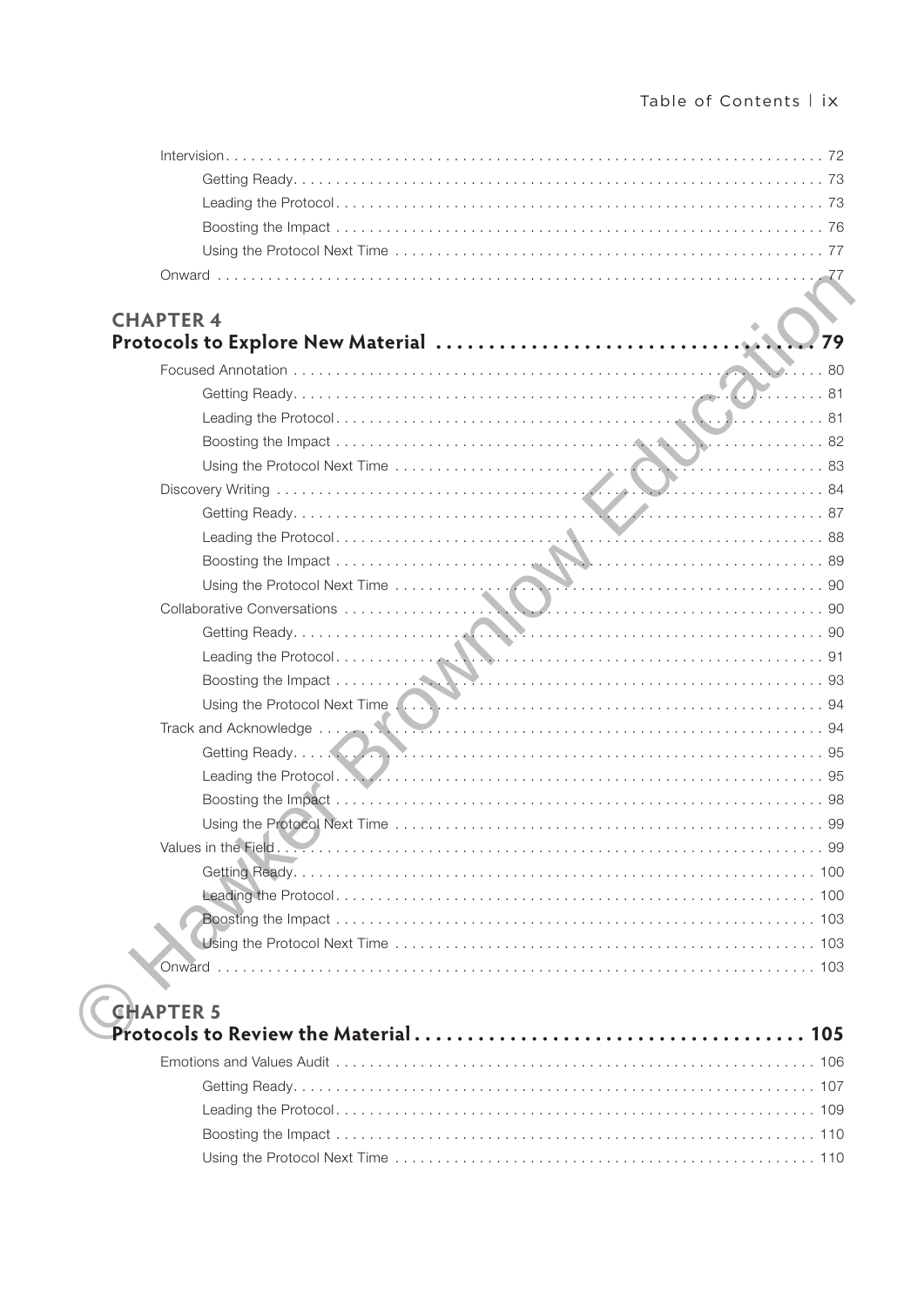#### x | TWO-FOR-ONE TEACHING

| 131              |  |
|------------------|--|
|                  |  |
| <b>CHAPTER 6</b> |  |
|                  |  |
|                  |  |
|                  |  |
|                  |  |
|                  |  |
|                  |  |
|                  |  |
|                  |  |
|                  |  |
|                  |  |
|                  |  |
|                  |  |
|                  |  |
|                  |  |
|                  |  |
|                  |  |
|                  |  |
|                  |  |
|                  |  |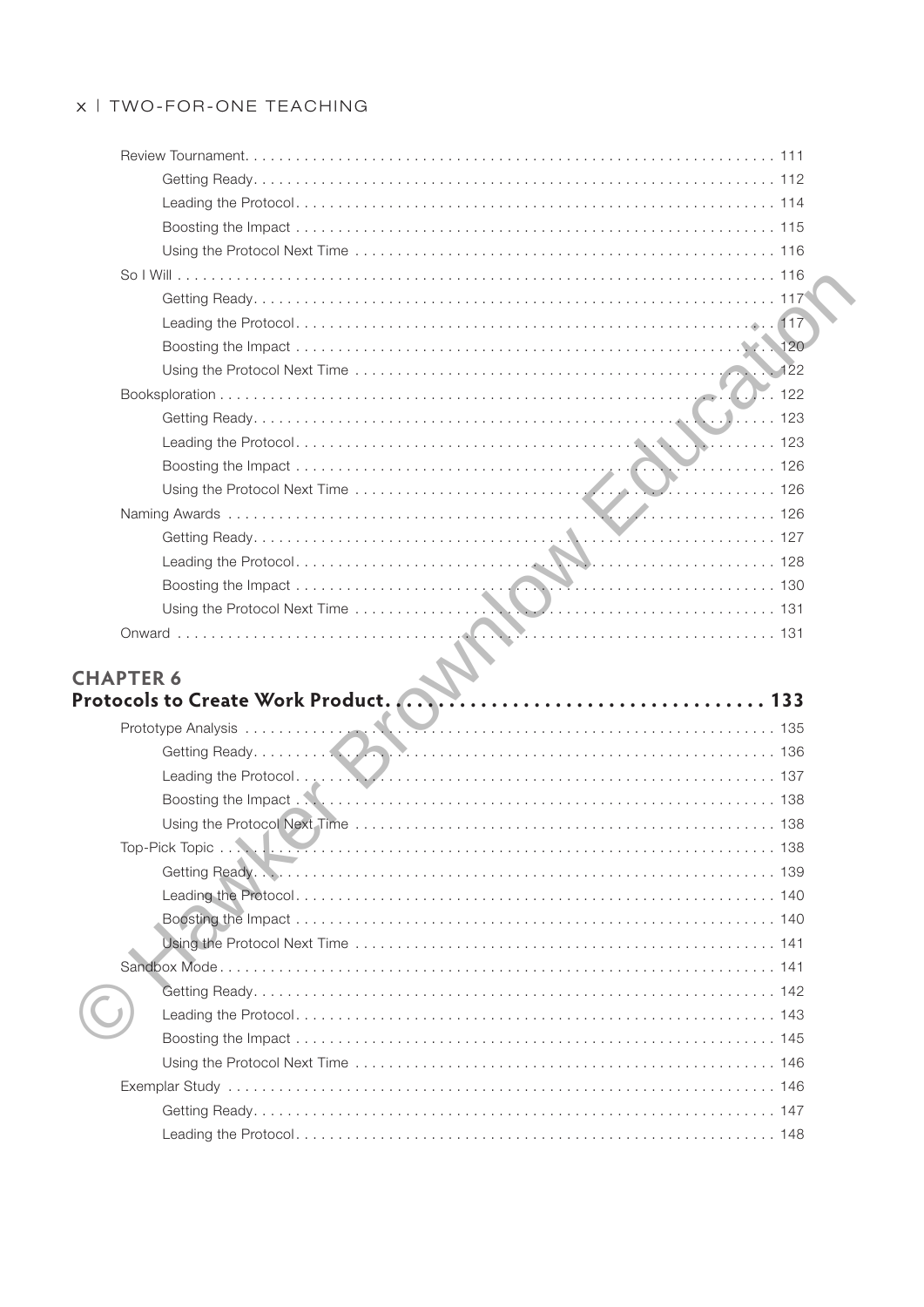#### Table of Contents | xi

| <b>CHAPTER 7</b>     |  |
|----------------------|--|
|                      |  |
|                      |  |
|                      |  |
|                      |  |
|                      |  |
|                      |  |
|                      |  |
|                      |  |
|                      |  |
|                      |  |
|                      |  |
|                      |  |
|                      |  |
|                      |  |
| Boosting the Impact. |  |
|                      |  |
|                      |  |
|                      |  |
|                      |  |
|                      |  |
|                      |  |
|                      |  |
|                      |  |
|                      |  |
|                      |  |
|                      |  |
|                      |  |

#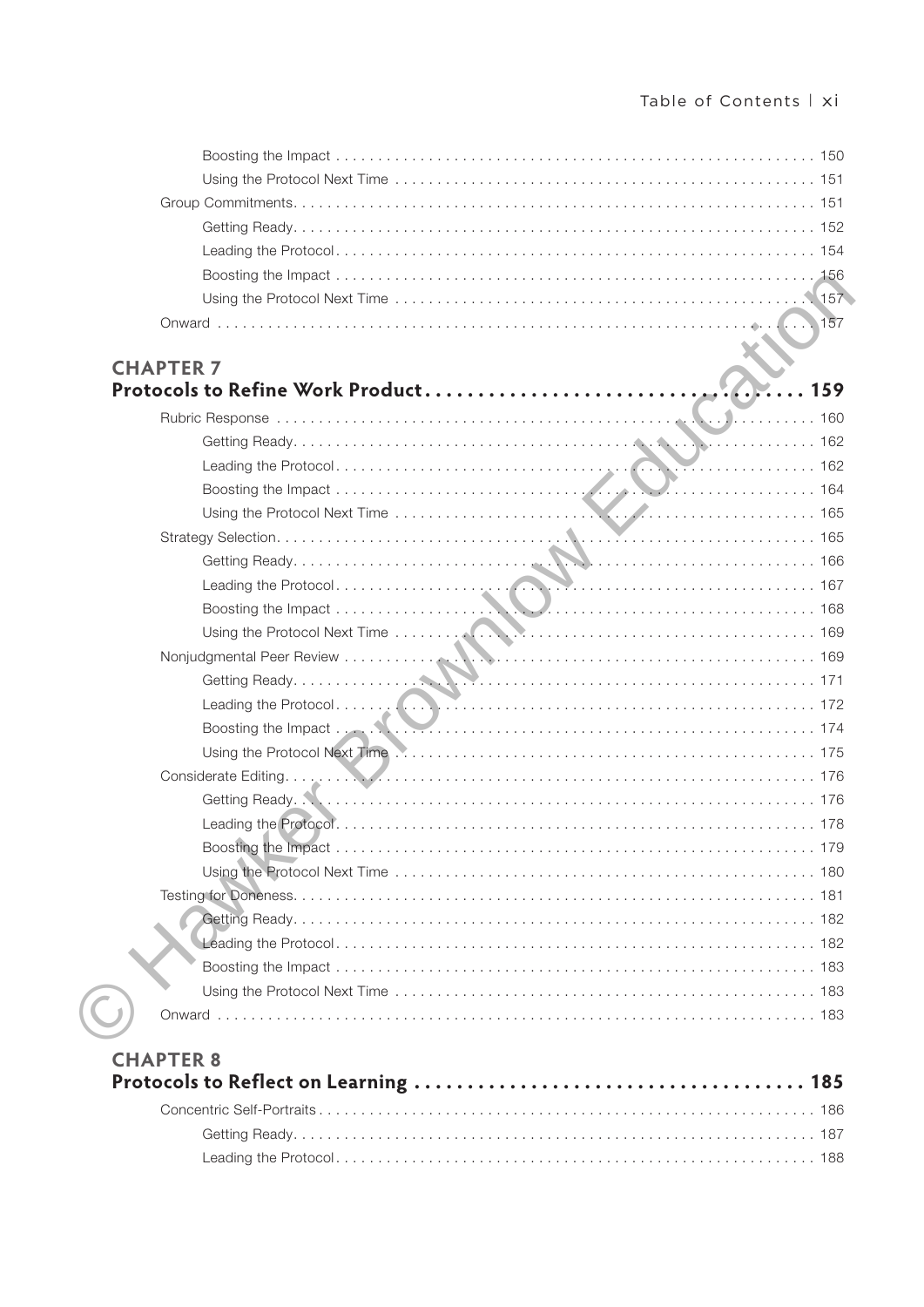#### xii | TWO-FOR-ONE TEACHING

| Unit Task Organizer |     |
|---------------------|-----|
|                     | 213 |
| <b>APPENDIX</b>     |     |
|                     |     |
|                     |     |
| <b>CONCLUSION</b>   |     |
|                     |     |
|                     |     |
|                     |     |
|                     |     |
|                     |     |
|                     |     |
|                     |     |
|                     |     |
|                     |     |
|                     |     |
|                     |     |
|                     |     |
|                     |     |
|                     |     |
|                     |     |
|                     |     |
|                     |     |
|                     |     |
|                     |     |
|                     |     |
|                     |     |
|                     |     |
|                     |     |
|                     |     |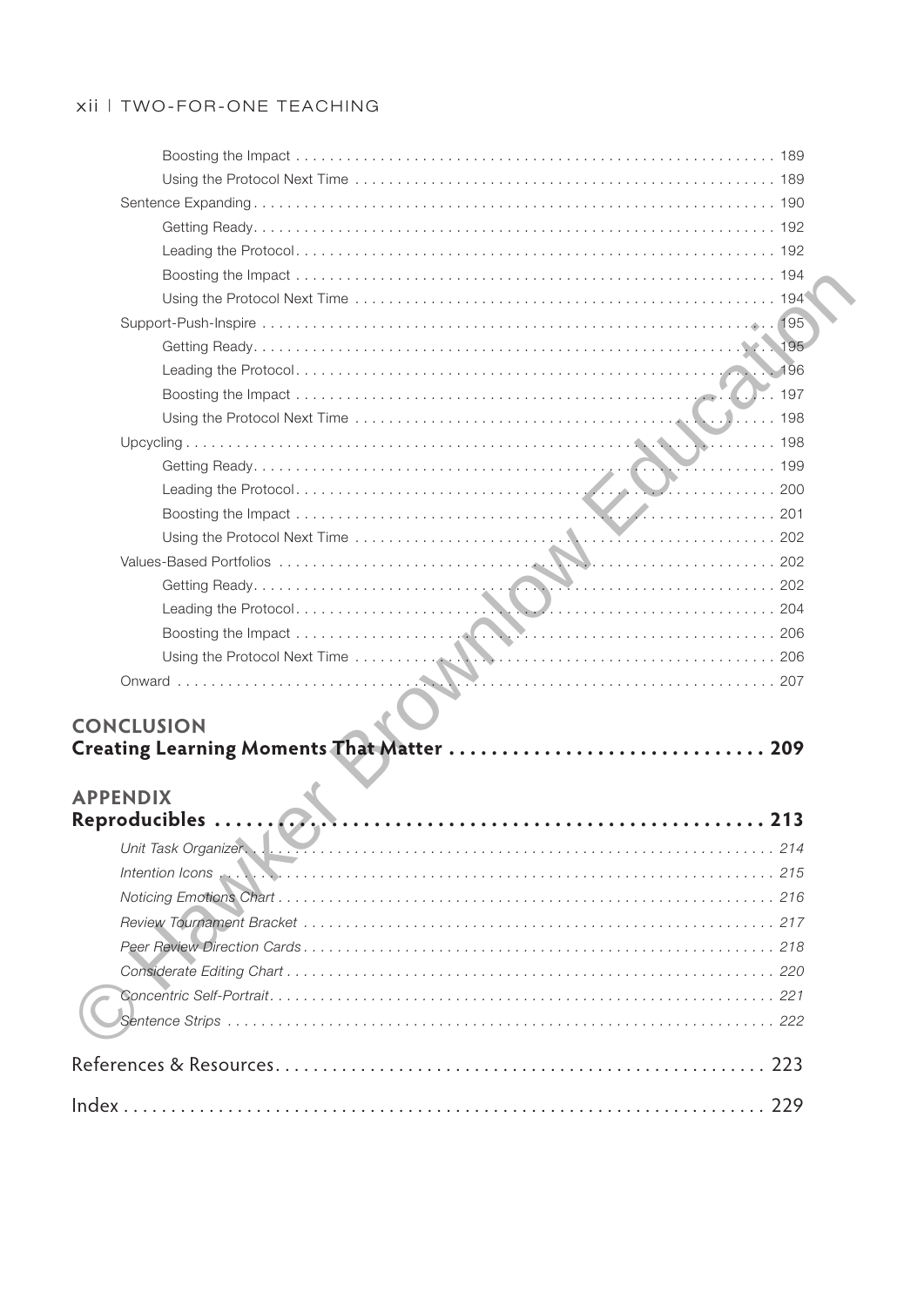### Introduction

# **VALUING STUDENTS' VALUES**

| VALUING<br>STUDENTS' VALUES<br>Let's begin, if you're willing, with you.<br>garten to grade 12. If you can only remember your teacher's name or where you sat, then write that down.<br>All classrooms count-gyms, fields, art studios, auditoriums-but for this activity, don't use memories<br>of special events, trips, lunch, recess, hallways, or anything else that you wouldn't consider a regularly<br>scheduled class. Don't overthink this, and don't cheat.<br>Figure I.1 features the lists we came up with.                                                                                                      | Jot down the first memory that comes to mind when you think of each grade you were in, from kinder-                                                                                                                                                                                                                                                                                                                                                                                                                                     |
|-------------------------------------------------------------------------------------------------------------------------------------------------------------------------------------------------------------------------------------------------------------------------------------------------------------------------------------------------------------------------------------------------------------------------------------------------------------------------------------------------------------------------------------------------------------------------------------------------------------------------------|-----------------------------------------------------------------------------------------------------------------------------------------------------------------------------------------------------------------------------------------------------------------------------------------------------------------------------------------------------------------------------------------------------------------------------------------------------------------------------------------------------------------------------------------|
| <b>Lauren's List</b>                                                                                                                                                                                                                                                                                                                                                                                                                                                                                                                                                                                                          | <b>Jonathan's List</b>                                                                                                                                                                                                                                                                                                                                                                                                                                                                                                                  |
| K: Total blank. I don't even remember my<br>teachers' names.<br>1: I remember wandering the hallways when<br>my class learned letters because I already<br>could read.<br>2: Mrs. Strauss told us to be on our best<br>behavior because when people visited our<br>school, what did they see as they walked<br>down the main hallway? Our room-room 2A.<br>3: Mrs. Dorros asked us what this year's play<br>should be about. We were studying fables,<br>and I suggested combining them all into one<br>big fable. That's what we did.<br>4: Mrs. Kaplan settled a fight between me<br>and my best friend by giving us M&M's. | K: Punching J. P. in the face for stealing my<br>chair, thereby excluding myself from the group<br>1: Struggling to draw the number 2<br>2: Sitting at desks that faced each other<br>3: Mrs. Smith telling me to give up writing in<br>cursive because it was too hard for her to<br>read<br>4: Ms. LaSpina telling me to go read ahead<br>in my U.S. history textbook because I was<br>ahead of the class<br>5: Moving up from the middle-level<br>mathematics class to the high-level one, but<br>then having to struggle to keep up |

**Figure I.1: Lauren's and Jonathan's school memories.** The magnetic memories of  $\Rightarrow$  continued  $\Rightarrow$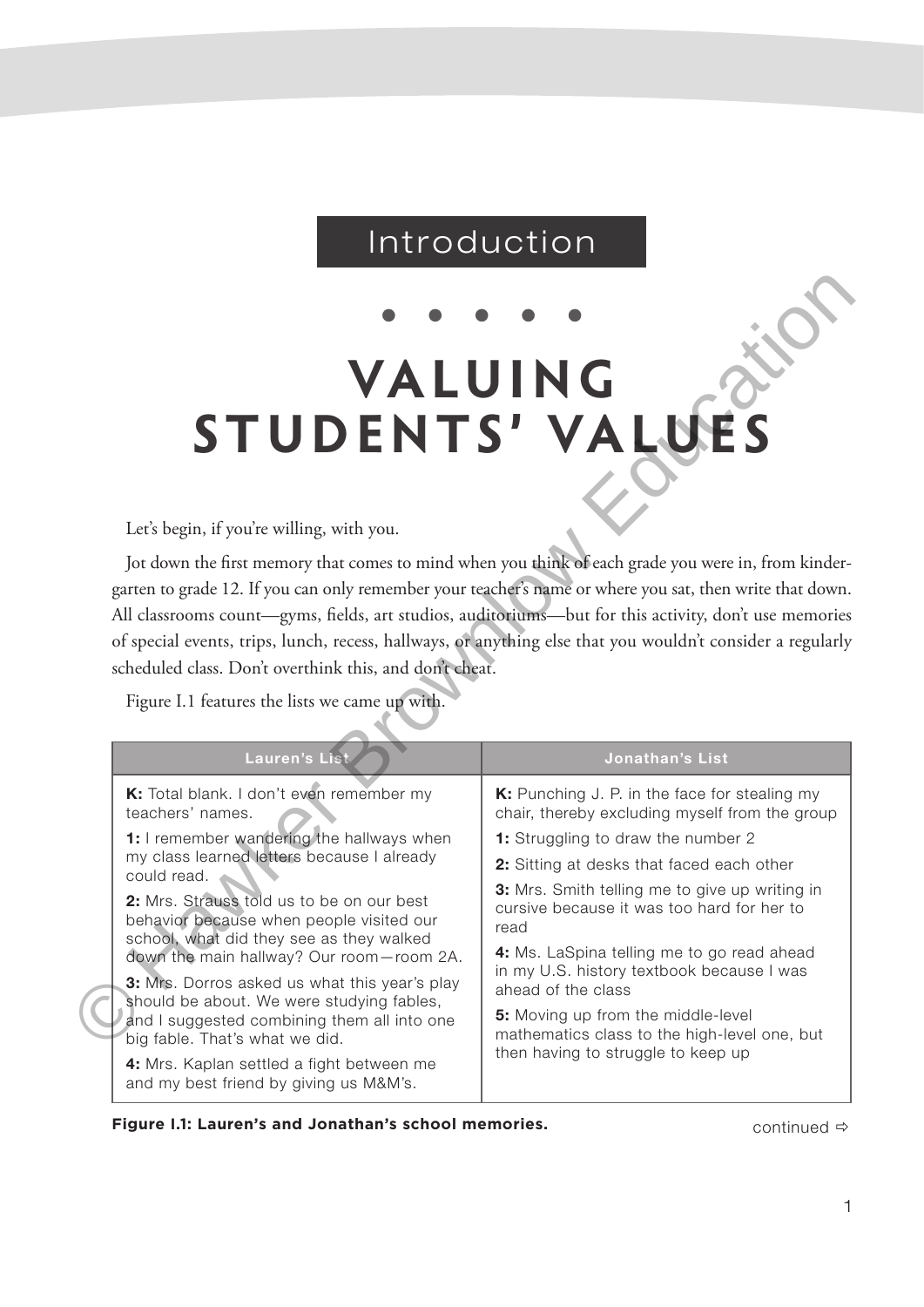#### 2 | TWO-FOR-ONE TEACHING

**5:** Every time we did something right, Mrs. Freedman gave us points. Did the homework? Ten points. Aced a spelling test? Twenty points. Lined up quietly? Five points. We'd write our points on note cards taped to the corners of our desks. Every week, whoever got the most points got to be top banana.

**6:** My teacher was Mrs. Anziska. I remember that I liked her, but I don't remember why.

**7:** We all had to get daily subscriptions to The New York Times. We brought in our copies every day and felt very grown-up.

**8:** We did a project in science where cars dripped water at a fixed rate and we could measure the distance between the drops to calculate the cars' speeds.

**9:** My English teacher said that all literature was about only two themes: sex and death.

**10:** I drew a lamp in art. My teacher said I exaggerated my shading.

11: My friend Sara and I took chemistry together. We made fun of words like stoichiometry and spectrophotometer, but we both secretly loved the class.

**12:** My calculus teacher would explain how to do a problem, and then I'd turn to the girl who sat next to me and explain it to her.

**6:** Mr. Stravopolis sitting me in the back corner of the room based on my last name and then fostering competition among us to see who could complete a set number of mathematics problems first

**7:** Also sitting in the back corner of the classroom in science and learning about edible plants

**8:** Using a microscope to look at a dead fly in science class

**9:** Being forced to participate in a one-act scene with another student who was the only other student in class not to find a partner

**10:** Working in a small group in English class and being told to read books that were more challenging than the rest of the class's

**11:** Being ridiculed by my mathematics teacher for asking how one might use trigonometry in the real world

**12:** Watching films by John Kenneth Galbraith in economics, but feeling very little connection between what we learned in the films and their relevance to class

This exercise has limitations. We asked you to write down whatever came to mind first. If you thought more, you might come up with other learning experiences that felt more important in the moment or that matter more now. We also recognize that a lot of meaningful learning happens in spaces we didn't allow you to use for this activity, like the hallway or the bus. We didn't ask about what you learned at home, or in out-of-school activities such as a dance class or religious program. And we didn't ask about the years since high school. by the most contained got the objective of the most contained by the section of the section of the section of the section of the section of the section of the section of the section of the section of the section of the se

Acknowledging these limits, what do you notice when you look over your list? What themes or connections emerge? What did academic learning look like for you?

In our lists, each memory connects to an emotion. Sometimes that emotion feels nice—excitement in trying something new, pride in a budding talent, joy in connecting with someone. And sometimes that emotion feels not so nice—embarrassment when we struggled to match someone else's expectations, frustration when our needs went unmet, anxiety when school moved too quickly and boredom when it moved too slowly. The emotional content of our classroom memories only sometimes relates to the actual learning or work. Other times, our memories reveal feelings about ourselves, our relationships with peers and teachers, or our world. What emotions would you associate with each memory on your list?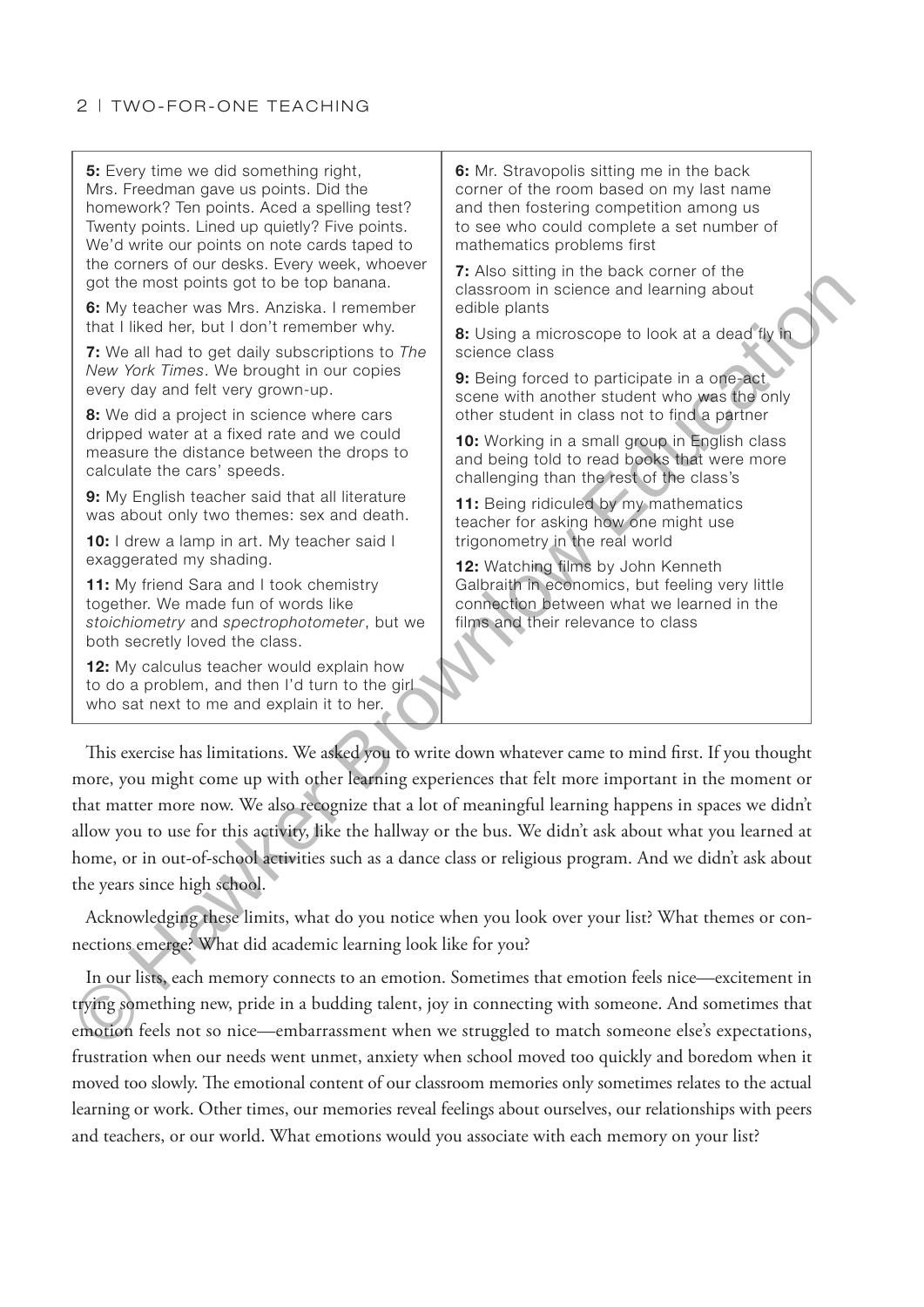Any emotion signals that something important is at stake. If you felt excited when your history teacher invited you to read ahead, what might have been important to you in that moment? Or if you felt frustrated that you didn't get to be top banana despite your best efforts, what does that tell you about your values at the time? If you still remember these moments, what might be important to you now? Whether these moments were part of the academic curriculum or unplanned incidents and interactions, what can they teach you about who you were then, what matters to you now, and what you want to stand for in the future?

When your students look back on your class, what do you want them to remember? What do you want them to have learned about themselves, what matters to them, and what they will stand for? What if, in addition to ensuring that "students graduating from high school are prepared to take credit bearing [*sic*] introductory courses in two- or four-year college programs or enter the workforce" (National Governors Association Center for Best Practices [NGA] & Council of Chief State School Officers [CCSSO], n.d.), we could also make school a place where students discover and do what matters to them? That's what we mean by *two-for-one teaching*: it's using academic instruction as a context for students to explore and enact their values.

This book shows you how to turn academic units into opportunities for students to notice what matters to them, choose to do what matters, and accept the struggle inherent in that choice—which we call *values work*. This isn't an added thing; it's a different way to do *the* thing, academic instruction, and have students bring their values to their academic learning.

But before we discuss why, where, and how to do values work in school, we'll first define what we mean by *values*.

#### **A Definition of Values**

Our definition of values comes from Contextual Behavioral Science (CBS), which seeks to "alleviate human suffering and advance human flourishing by developing basic scientific accounts of complex behaviors" (Villatte, Villatte, & Hayes, 2016, p. 4). Psychologists who practice CBS distinguish between pain, which is an inevitable part of life, and the suffering that results when efforts to control, minimize, or avoid that pain are unsuccessful (Hayes, Strosahl, & Wilson, 2012). These psychologists help people become aware of their values and choose to do what matters—not what's easiest or most fun, not what makes them look cool or sound smart, and not what relieves them from unpleasant feelings like anxiousness, embarrassment, or frustration—so they can live more fulfilling lives (Hayes et al., 2012). Contextual behavioral scientists define *values* as "freely chosen, verbally constructed consequences of ongoing, dynamic, evolving patterns of activity, which establish predominant reinforcers for that activity that are intrinsic in engagement in the valued behavioral pattern itself" (Wilson & DuFrene, 2009, p. 64). Let's break down this definition. about who you were then, what matters to you now, and what you want to stand for in the future<br>
When your students look back on your class, what do you want them to remember? What and possible<br>
them to hove larmed about t